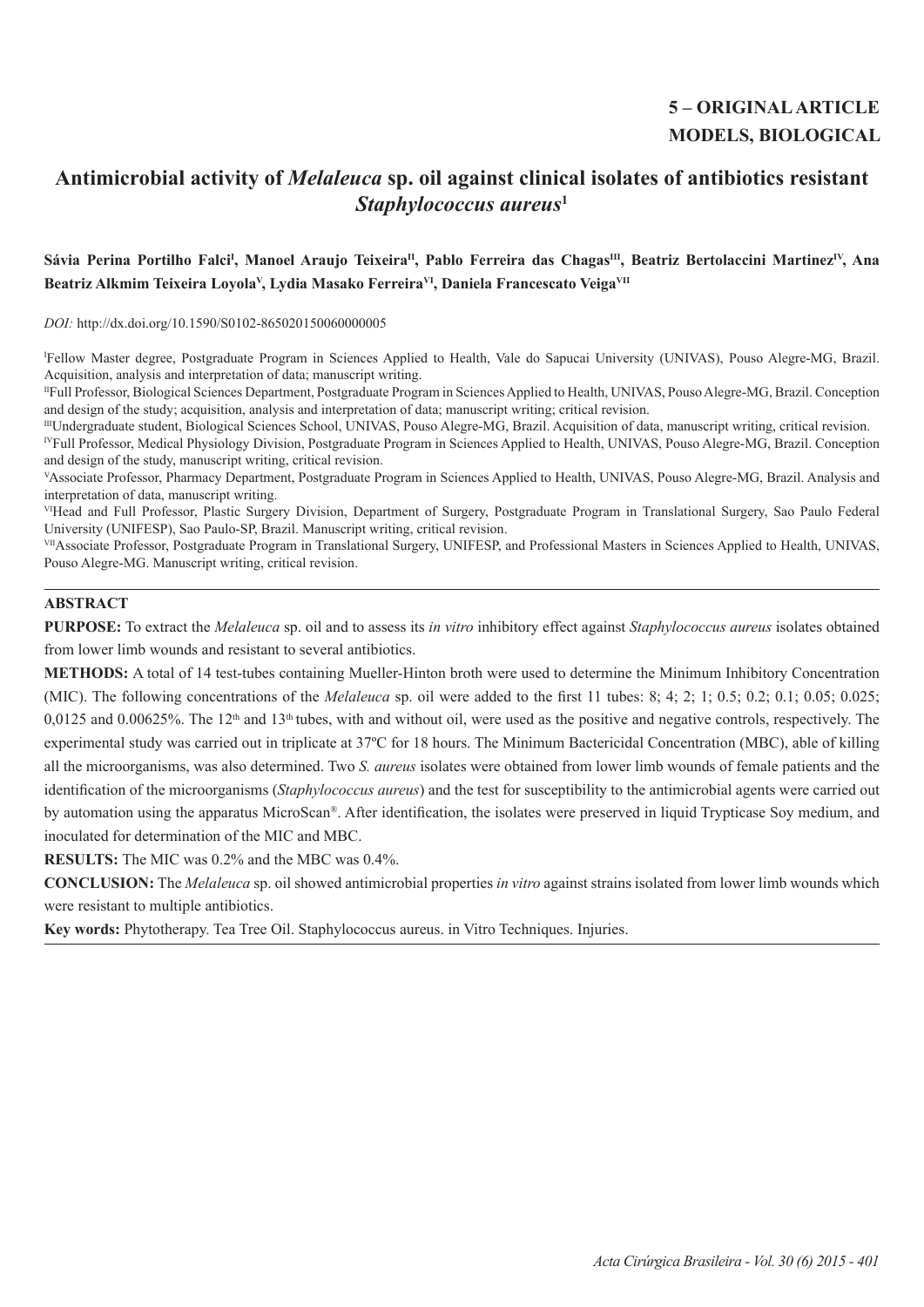### **Introduction**

*Staphylococcus aureus* are pathogenic microorganisms responsible for a mortality superior to that caused by AIDS, tuberculosis and viral hepatitis together in the United States of America<sup>1</sup>. They are commonly found associated with surgical site infections and several other clinical implications<sup>2</sup>. The presence of infectious microorganisms is a major cause of fail on wound healing<sup>3</sup>.

The indiscriminate use of antibiotics against staphylococcal infections has been a practice used throughout the world, which has resulted in an increase in methicillin-resistant *Staphylococcus aureus* (MRSA) and other antimicrobial resistance profiles<sup>4</sup>.

Research into the medicinal action of essential oils from some plants is becoming more popular, since many synthetic drugs are related to undesirable collateral effects, such as nephrotoxicity and ototoxicity<sup>5</sup> Among the studied herbal substances, the plant known as the "tea tree" (*Melaleuca alternifólia* Cheel) is one of the most important, since it has already shown action against MRSA, coagulase-negative streptococcus and staphylococcus and coliforms<sup>6-8</sup>.

Australia was pioneer in the use of *Melaleuca alternifólia*  oil (TTO), but many other species can be found around the world9 . Species of *Melaleuca armillaris*, *M*. *acuminata* and *M*. *stypheloiodes* are cultivated in Tunisia<sup>10</sup>, and oils from species of *M. ericifolia*, *M*. *leucadendron*, *M*. *armillaris* and *M*. *styphelioides* have been extracted in Egypt<sup>11</sup>. The use of *M. leucadendron* has been described in western Malaysia and Vietnam and *Melaleuca quinquenervia* in the USA12,13. Although the oil of *M*. *alternifólia* is the most commercialized one throughout the world, the water distillation of other species can produce oils with similar constitutions, such as *M*. *linariifolia* and *M*. *dissitifloria*14.

The action of *Melaleuca alternifólia* oil was studied using transcription profiles for a better understanding of the activity of TTO on *S. aureus* strains<sup>15</sup>. This research showed that the action could be constituted not only of a mechanism, but also by an action with multi-component characteristics mainly affecting the cell wall<sup>15</sup>. These results corroborated other authors findings, which described the bactericidal activity of TTO as being attributed to its ability to denature proteins and alter the structure and function of the cell wall membrane<sup>9,16-18</sup>.

Studies have been carried out with the species *M*. *hypericifolia* and *M*. *thymifolia* in Brazil, at the Federal University of Viçosa17. The *Melaleuca* sp. are cultivated as ornamental plants in the city of Pouso Alegre, in the south of the state of Minas Gerais, and the oil extracted from these plants could have properties equal or similar to that extracted from *M. alternifólia*, but at a lower cost, since it is cultivated in Brazil. Thus, the aim of the present study was to extract the oil from *Melaleuca* sp. and to assess the *in vitro* inhibitory effect of this oil against *Staphylococcus aureus* obtained from lower limb wounds, which were resistant to several antibiotics.

### **Methods**

# *Extraction and identification of the chemical properties of the essential oil from Melaleuca sp*

The oil was extracted from the plant leaves by water distillation using Clevenger type equipment (Hermex Glassware – Brazil). After extraction, it was stored in dark flasks in a refrigerator at 5ºC. The chemical properties were identified by gas chromatography using a model 7890 gas chromatograph (Agilent, USA) coupled to a model 5975 linear quadrupole type mass spectrophotometer (Agilent, USA). The oil components were identified based on the NIST11 mass spectra data (Agilent, USA) and on the Automated Mass Spectral Deconvolution Mass and Identification System (Agilent - USA). The concentration of the compounds was expressed as a percentage of the normalized peak area (each separated substance appeared as a peak on the chromatogram). The index adopted for quality was above 70%.

## *Isolation and tests with Staphyloccus aureus: bacterial samples*

Two *S. aureus* isolates were obtained from lower limb wounds of female patients aged 36 and 57 years-old, located on the foot and knee, respectively. The isolate from the foot wound was resistant to the antibiotics Amoxicillin/Clavulanic acid, Ampicillin/Sulbactam, Ceftriaxone, Erythromycin, Oxacillin, Penicillin and Tetracyclin. The resistance was intermediary for the antibiotic Clindamycin. The isolate from the knee wound was resistant to the antibiotics Amoxicillin/Clavulanic acid, Ampicillin/Sulbactam, Ceftriaxone, Ciprofloxacin, Clindamycin, Erythromycin, Levofloxacin, Moxifloxacin, Oxacillin, Penicillin and Synercid.

Identification of the microorganisms (*Staphylococcus aureus*) and the test for susceptibility to the antimicrobial agents were carried out by automation using the apparatus MicroScan®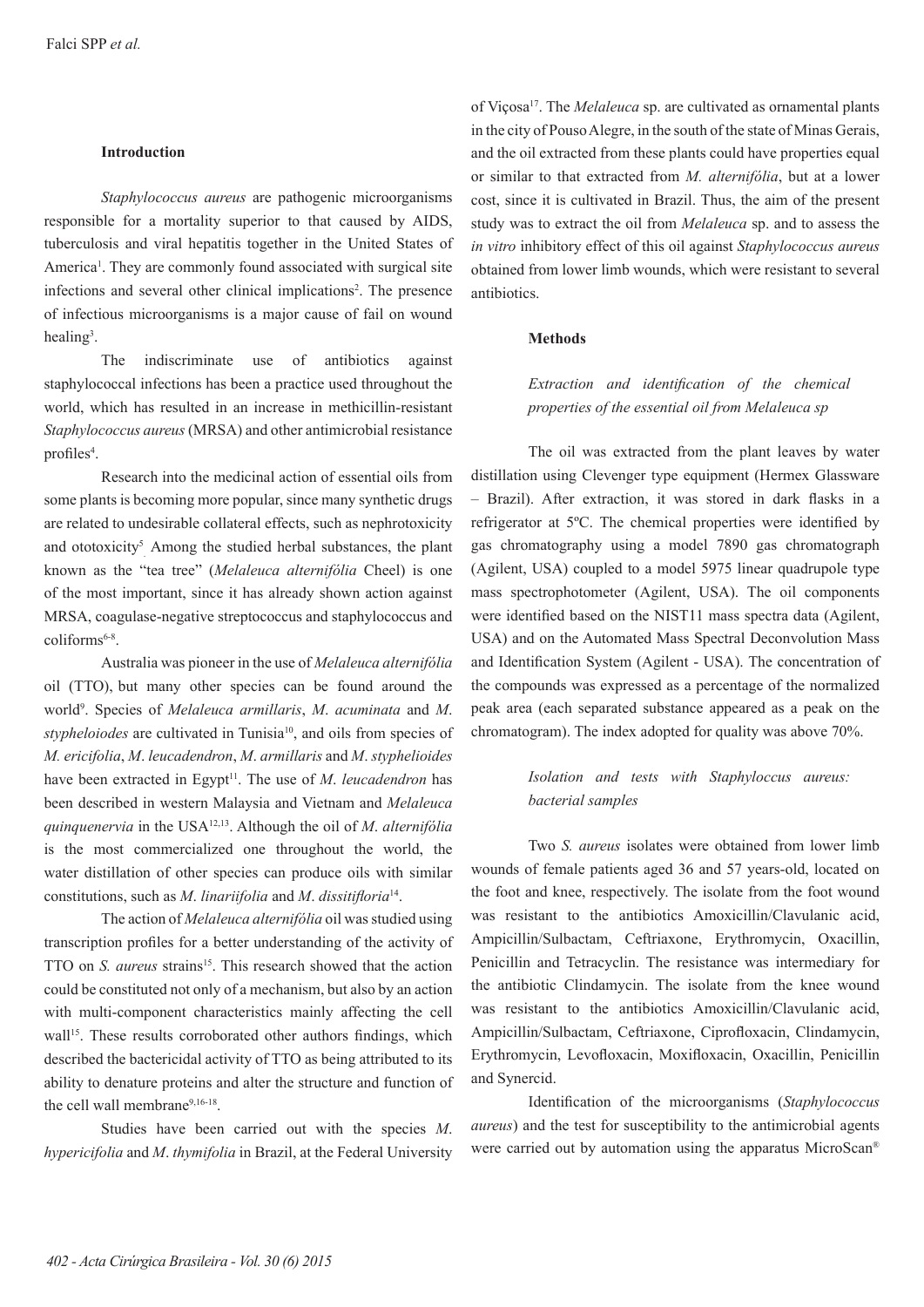auto SCAN-4 System (Siemens, Germany) with the use of the com Pos Combo Type 41 panel (Siemens, Germany), and seeding was carried out using various slopes as the stock cultures, from which they were reactivated and inoculated for determination of the Minimum Inhibitory Concentration (MIC) and Minimum Bactericidal Concentration (MBC).

# *Determination of the Minimum Inhibitory Concentration (MIC)*

From the stock cultures, the *Staphylococci* were transferred to the Thioglycollate medium (Himedia®), incubated at 37°C for 24 hours and then spread on a mannitol salt agar medium and then again incubated at 37ºC for 24 hours. The concentration for the inoculation of each species of *S. aureus* was 1x10<sup>6</sup> CFU (colony forming units)/mL and it was obtained using a sterile swab, which was touched on the surface of 4 to 5 great colonies isolated in the mannitol salt agar plate and emulsified in 3 mL of water for the inoculum (autoclaved deionized water). The final turbidity was equivalent to a 0.5 McFarland turbidity standard. The turbidity was confirmed by the use of the MicroScan® turbidity meter with an interval of  $0.08 \pm 0.02$  (Procedure manual for Gram-Positive Dehydrated Panels-MicroSan®-SIEMENS Panels).

The microorganisms were transferred to Thioglycolate medium (Himedia®) and incubated at 37ºC. Fourteen test tubes, each one containing 5 mL of Mueller-Hinton broth (MHB - Difco Co), were used to determine the MIC of each isolate. Progressive concentrations of the extracted oil were added to 12 tubes, the  $12<sup>th</sup>$  tube being used as the control (smallest oil concentration, no inoculum). The  $13<sup>th</sup>$  tube was used as the positive growth control (no oil, with inoculum) and the  $14<sup>th</sup>$  tube was used as the negative control (no oil and no inoculum, just the culture medium). The MIC was established for the bacteria isolated from the two lower limb wounds and for the strain *Staphylococcus aureus subsp*. *aureus* (ATCC® 25923™), which is a standard American strain.

The oil concentrations used were: 8; 4; 2; 1; 0.4; 0.2; 0.1; 0.05; 0.025; 0.0125 and 0.00625% and for each tube the assay

was carried out in triplicate. After adding the oil, the first 11 tubes (including the positive control) received 250µL of inoculum at a concentration of 1x106 CFU/mL. All the tubes were incubated at 37ºC for 18 hours and then each tube examined visually for the presence of turbidity. The first tube showing turbidity was considered to be that containing the MIC. To enable the solubility of the oils tested in the medium culture, a Tween 80 was used, because this kept the oil soluble for a longer period of time required to perform the tests thus making it efficient. The concentration that was used in the experiments was 5 μL/mL of the final concentration in the culture medium.

## *Determination of the Minimum Bactericidal Concentration (MBC)*

Aliquots of 5 µL were removed from the tubes showing no turbidity and used to seed Petri dishes containing mannitol salt agar (Difco Co. - USA). The lower concentration which not allowed the growth of any colonies on the agar surface was considered to be the MBC, that is, the concentration able to kill all the microorganisms.

### **Results**

A total of 27 peaks were detected in the *Melaleuca* sp. oil, of which 21 are presented in Table 1. The six unidentified peaks could be related to new structures that were not recognized by the data library of the program, or could be peaks that do not separate from the others. There was a slight prevalence of monoterpenes (57.2%) in relation to sesquiterpenes (42.8%). The main monoterpenes were eucalyptol or 1.8 cineol with 70.8%, followed by terpineol with 8.95% and limonene with 8.25%. Of the sesquiterpenes encountered the most abundant was globulol followed by octahydrotetramethyl with 0.82% and 0.62%, respectively.

The values obtained for the MIC and MBC were respectively 0.1% and 0.4% for the *S. aureus* isolate obtained from the foot wound, and 0.2% and 0.4% for the isolate from the knee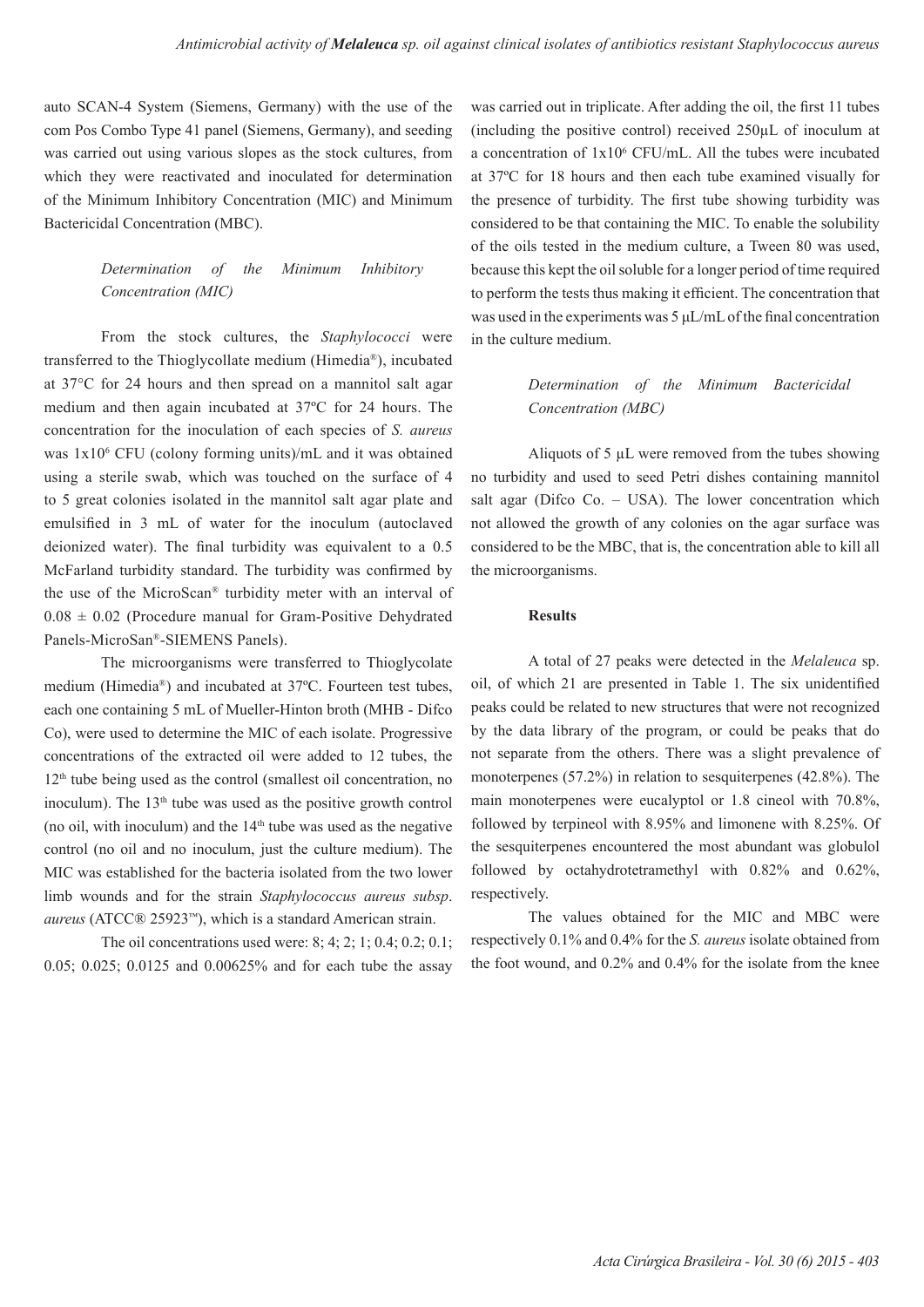| Peak           | RT    | <b>Name of Compound</b>                           | % A   | Quality      |
|----------------|-------|---------------------------------------------------|-------|--------------|
| $\mathbf{1}$   | 8.88  | Trimethyl Bicyclic Heptene                        | 3.39  | 97           |
| $\mathfrak{2}$ | 10.20 | Dimethyl Methylene Bicyclic Heptane               | 1.09  | 97           |
| 3              | 10.67 | Myrcene                                           | 1.99  | <b>AMDIS</b> |
| $\overline{4}$ | 11.04 | Methylene Methylethenyl Cyclohexane               | 0.15  | 76           |
| 5              | 11.44 | Methyl Methylethylidene Cyclohexane               | 0.20  | 95           |
| 6              | 11.69 | <b>Tetramethyl Benzene</b>                        | 0.13  | 81           |
| 7              | 11.82 | Limonene                                          | 8.25  | 99           |
| $8\,$          | 11.89 | Eucalyptol                                        | 70.08 | 99           |
| 9              | 12.76 | Terpinene                                         | 0.64  | 94           |
| $10\,$         | 13.67 | Isopropylidene Methyl Bicyclic Hexane             | 0.13  | 89           |
| 11             | 16.03 | Terpineol (isomer)                                | 0.22  | <b>AMDIS</b> |
| 12             | 16.33 | Terpineol (isomer)                                | 0.84  | 93           |
| 13             | 16.72 | Terpineol (isomer)                                | 7.89  | 87           |
| 14             | 22.76 | Not determined                                    | 0.15  |              |
| 15             | 23.02 | Not determined                                    | 0.13  |              |
| 16             | 23.51 | Decahydro Trimethyl Methylene<br>Cyclopropazulene | 0.50  | 95           |
| 17             | 24.06 | Aloaromadendrene                                  | 0.27  | 99           |
| 18             | 24.91 | Octahydro Tetramethyl Cyclopropazulene            | 0.62  | 96           |
| 19             | 25.56 | Hexahydro Dimethyl Methyl Ethyl<br>Naphthalene    | 0.43  | 90           |
| 20             | 26.45 | Not determined                                    | 0.12  |              |
| 21             | 26.65 | Not determined                                    | 0.21  |              |
| 22             | 27.03 | Globulol                                          | 0.82  | 98           |
| 23             | 27.23 | Octahydro Dimethyl Methyl Ethenyl Azulene         | 0.45  | 87           |
| 24             | 27.26 | Not determined                                    | 0.34  |              |
| 25             | 27.45 | Eudesmol                                          | 0.29  | <b>AMDIS</b> |
| 26             | 27.92 | Not determined                                    | 0.32  |              |
| 27             | 28.03 | Hexahydro Dimethyl Methylethyl Naphthalene        | 0.23  | 87           |

**TABLE 1** - Compounds detected in the *Melaleuca* sp. oil sample.

**Peak:** Peak number according to elution order from the column.

**RT:** Retention time from the column in minutes.

**Name of compound:** Most common name of compound identified.

**%A:** Percentage of normalized area which indicates the relative distribution of the compounds in the sample.

**Quality:** this is the search index in the database that reflects the similarity of the mass spectrum obtained with those registered in the libraries used. Quality indexes > 70 were adopted.

**AMDIS:** Automated Mass Spectral Deconvolution Mass and identification System.

wound. For the strain ATCC® 25923™ the MIC and MBC were respectively 0.2% and 0.4%.

### **Discussion**

Carson *et al.*<sup>9</sup> reported that the oil isolated from the tea tree (*M. alternifolia*) was constituted of terpene hydrocarbons, mainly monoterpenes, sesquiterpenes and other associated alcohols. The same was observed in the present study with very

similar percentages. Nevertheless, comparing the compounds of the two plants, *Melaleuca* sp. and *M. alternifolia*, differences can be found in the constitutions of the oils, such as a prevalence of eucalyptol (1.8 cineol) in the Brazilian sample and terpinen-4-ol as the main constituent described in the Australian samples<sup>9</sup>.

One of the difficulties of establishing phytotherapy as a medical practice is the lack of standardization of the chemical constituents of the plants. This has frequently been reported in the literature, and other authors have described the variations in the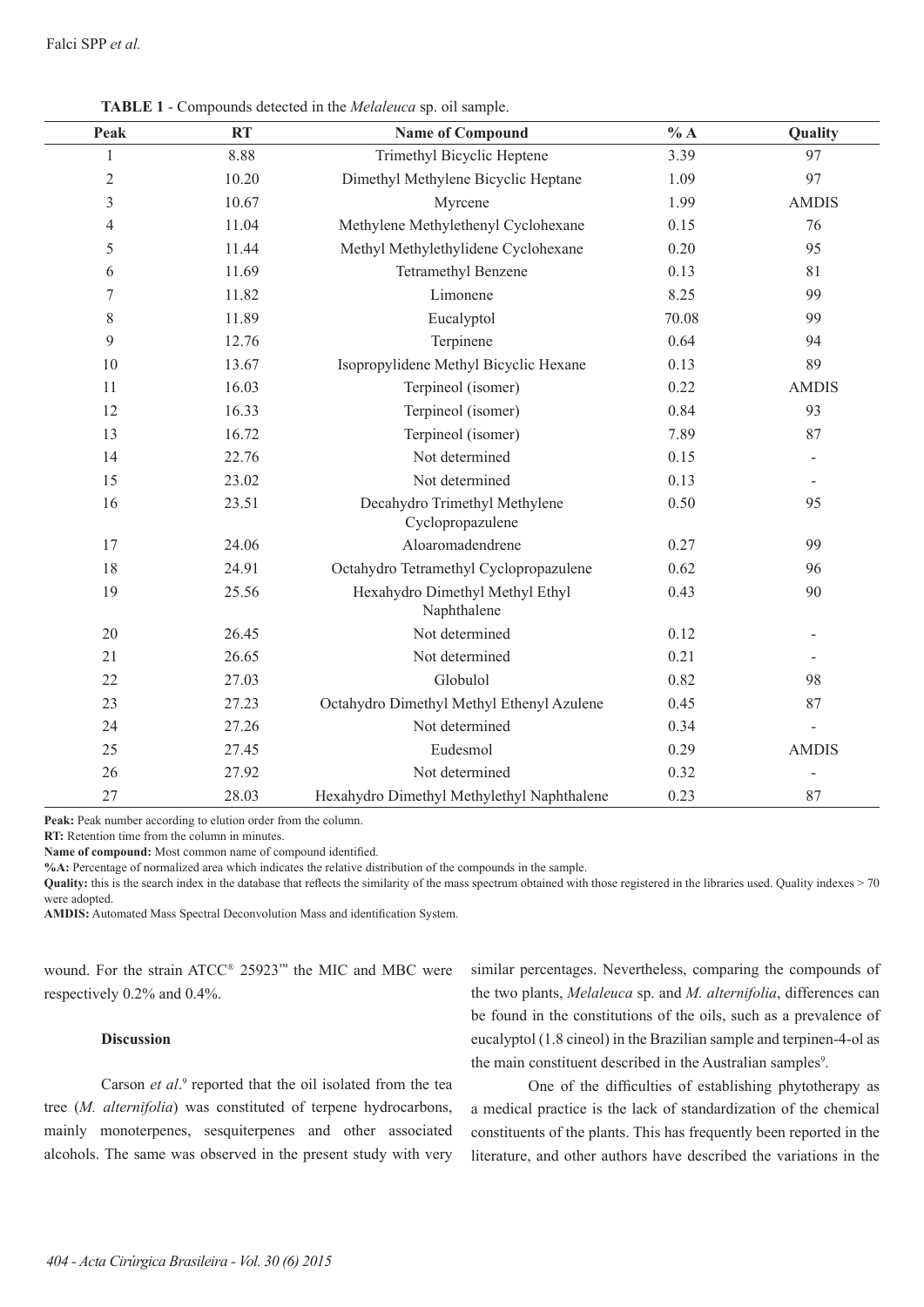constituents of *Melaleuca alternifolia* oil, even when using the same varieties or chemotypes or even from different samples<sup>9,19</sup>. The oil extracted from *Melaleuca* sp. is rich in eucalyptol (1.8 cineol) and, in recent years, research has attributed antimicrobial action to this molecule, which acts by facilitating permeability of the membranes of microorganisms such as *S. aureus*<sup>9</sup>. The eucalyptol found in the Brazilian sample opens the possibility for future studies on the action of this substance against pathogenic bacteria, particularly those of the genus *S. aureus.* In fact, *in vitro*, its action was just as efficient as the oils cultivated in Australia, which have terpinen-4-ol as the main antimicrobial agent.

Data related to the MIC and MBC were also obtained by Cox *et al*. 16 when they studied the action of the tea tree against *E*. *coli* (AG100) and *S*. *aureus* (NCTC 8325). The MIC obtained by these authors for the isolate of *Staphylococcus aureus* (ATCC® 25923), an oral pathogen, was 0.1% and the MBC 0.4%17. Other studies have shown that oils rich in monoterpenes and sesquiterpenes have bactericidal and bacteriostatic characteristics<sup>20,21</sup>. The *Melaleuca* sp. oil controlled the bacterial strains in a highly efficient way at a very low concentration, showing itself to be a good antimicrobial agent.

Possibly the *S. aureus* isolates are not always inhibited by such low doses of the *Melaleuca* sp. oil, since results for the susceptibility observed in 20 clinical MRSA samples, obtained from South Korean patients, showed values for MIC and MBC much higher than those observed in the present study<sup>21</sup>. In this same line of research, the MICs of 13 essential oils were evaluated in relation to 65 bacterial strains, amongst which *S. aureus*, including two metacycline susceptible strains and five methicillin susceptible strains<sup>22</sup>. These authors classified the oils based on their antimicrobial activities in relation to the genus *Staphylococcus*. The oil from the *Melaleuca alternifolia* was included in the group showing bactericidal activity at concentrations above  $2\%$  after 24 hours<sup>22</sup>. They also showed that other types of essential oil showed greater bactericidal activity, in which the action occurred at concentrations equal or below  $2\%$  and in a time not exceeding 30 minutes<sup>22</sup>.

Since 1990s, studies with plants from the genus *Melaleuca*  have foccused on their bactericidal action against microorganisms that had acquired antibiotic resistance, principally the methicillinresistant *S. aureus*<sup>9</sup>. The search for active principles with the capacity to substitute common antibiotics, to which many strains of microorganisms already show resistance, has been one of the priorities on the current world scenario.

#### **Conclusion**

*Melaleuca* sp. oil extracted in Brazil showed bactericidal potential *in vitro* against the bacterial isolates obtained from lower limb wounds and also to the standard *S. aureus* strain (ATCC® 25923™).

### **References**

- 1. Boucher HW, Corey GR. Epidemiology of methicillin-resistant *Staphylococccus aureus*. Clin Infect Dis. 2008;46:344-9. doi: 10.1086/533590.
- 2. Van Hal SJ, Jensen SO, Vaska VL, Espedido BA, Paterson DL, Gosbell IB. Predictors of mortality in *Staphylococcus aureus* bacteremia. Clin Microbiol Rev. 2012;25:362-86. doi: 10.1128/ CMR.05022-11.
- 3. Manring MM, Hawk A, Calhoun JH, Andersen RC. Treatment of war wounds. A historical review. Clin Orthop Relat Res. 2009;467:2168- 91. doi: 10.1007/s11999-009-0738-5.
- 4. Friedrich AW. Patient safety mission for the future Healthcareassociated infections and antibiotic resistances. Anasthesiol Intensivmed Notfallmed Schmerzther. 2014;49:474-82. doi: 10.1055/s-0034-1386710.
- 5. Lang G, Buchbauer G. A review on recent research results (2008– 2010) on essential oils as antimicrobials and antifungals. A review. Flavour Frag J. 2012;27:13–39. doi: 10.1002/ffj.2082.
- 6. Carson CF, Cookson BD, Farrelly HD, Riley TV. Susceptibility of methicillin-resistant *Staphylococcus aureus* to the essential oil of *Melaleuca alternifolia*. J Antimicrob Chemoter. 1995;35:421-4. PMID: 7782258.
- 7. Carson CF, Hammer KA, Riley TV. *In-vitro* activity of the essential oil of *Melaleuca alternifolia* against *Streptococcus* spp. J Antimicrob Chemother. 1996;7:1177–8. PMID: 8836821.
- 8. Hammer KA, Carson CF, Riley TV. Susceptibility of transient and commensal skin flora to the essential oil of *Melaleuca alternifolia* (tea tree oil). Am J Infect Control. 1996;24:186–9. PMID: 8806995.
- 9. Carson CF, Hammer KA, Riley TV. *Melaleuca alternifólia* (tea tree) oil: a review of antimicrobial and other medicinal properties. Clin Microbiol Rev. 2006;19:50–62. PMID: 16418522.
- 10. Amri I, Mancini E, Martino L, Marandino A, Lamia H, Molshen H, Bassen J, Scognamiglio M, Reverchon E, Feo V. Chemical composition and biological activities of essential oil from tree *Melaleuca* species grown in Tunisia. Int J Mol Sci. 2012;13:16580- 91. PMID: 23443119.
- 11. Farag RS, Shalaby AS, El-Baroty GA, Ibrahim NA, Ali MA, Hassan EM. Chemical and biological evaluation of the essential oils of different *Melaleuca* species. Phytother Res. 2004;18:30-5. PMID: 14750197.
- 12. Brinkman WJ, Xuan VT. *Melaleuca leucadendron*, a useful and versatile tree for acid sulphate soils and some other poor environments. Int Tree Crops J. 1991;6:261-74. doi: 10.1080/01435698.1991.9752891.
- 13. Porazinska DL, Pratt PD, Glblin-Davis RM. Consequences of *Melaleuca quinquenervia* Invasion on Soil Nematodes in the Florida Everglades. J Nematol. 2007;39:305–12. PMID: 19259503.
- 14. Arbujai T, Natsheh FM. Planted ued in cosmetics. Phytother Res. 2003;17:987-1000. PMID: 14595575.
- 15. Cuaron JA, Dulal S, Song Y, Singh AK, Montelongo CE, Yu W, Nagarajan V, Jayaswal RK, Wilkinson BJ, Gustafson, JE. Tea tree oil-induced transcriptional alterations in *Staphylococcus aureus*. Phytother Res. 2013;27:390-6. PMID: 22619070.
- 16. Cox SD, Mann CM, Markham JL, Bell HC, Gustafson JE, Warmington JR, Wyllie SG. The mode of antimicrobial action of the essential oil of *Melaleuca alternifolia* (tea tree oil). J Appl Microbiol. 2000;88:170-5. PMID: 10735256.